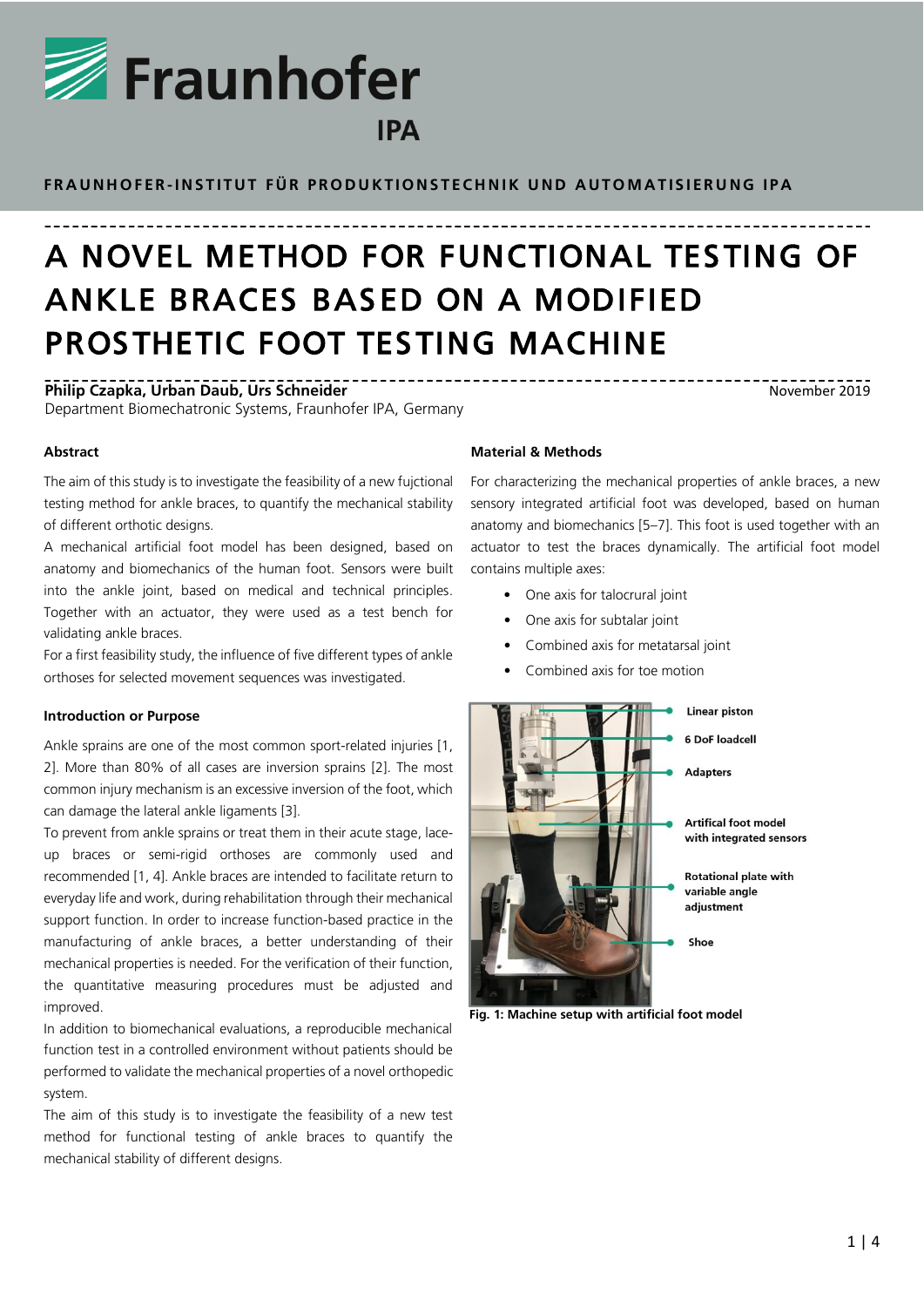## *Test bench Overview*

A hydraulically controlled prosthesis test rig (Shore Western KS 2-07, California USA) was used at Fraunhofer IPA to move the artificial foot passively into desired positions (see [Fig. 1\)](#page-0-0). Vertical loads are applied via the linear piston to the test samples at variable plate angles. Inversion with or without plantarflexion can be simulated with the setting of the plate.

Several tests, driven by force, were performed to investigate the mechanical characteristics of different orthosis designs. The position of the foot was measured by the built-in sensors with 4000Hz. Furthermore, machine sensor data (axial height, forces, torque) is recorded with 1000Hz for comparison.

# *Inversion test*

The inversion test was performed with the adjusted plate, resulting in an inversion position around 28° of the foot model, to simulate a sprain during realistic normal walking.

## *Combined movement test:*

The combined movement test was performed with the adjusted plate, resulting in a maximum 25° inversion and 20° plantar flexed position of the foot model, to simulate a sprain during walking/running with heel landing.

Maximum load on the foot model was set to 400N with a sinusoidal shape for both test cases

#### *Test specimen*

During the experiment, all trials were performed with the same type of neutral shoe (men's leather shoe size 43).

Three trials for five different orthotic designs and one test without test specimen (reference) were performed. The tested orthoses offer support through different design structures.

On the medial side, Push® Aequi (Design A) has a rigid element, which runs under the heel from medial to the lower lateral side. An attached diagonal inelastic strap offers additional support and prevents the external rotation and adduction of the talus vis-a-vis the calcaneus. A base of reinforced foam is integrated on the inside and lateral side. The orthosis is wrapped around the ankle and the lower leg approx. 1.5 times by two elastic straps of medial-proximal and

lateral-proximal direction. The orthosis was compared with products available on the market. \*See Note

Design B consists of two rigid plastic shells on the medial and lateral side. The shells have a continuous outer aircell on the inner side and an integrated inner aircell in the ankle area. With each movement, the aircell between the rigid shells and the leg is compressed. The shells are closed by two non-elastic straps around the leg and held together by a third strap on the plantar side.

Design C uses similar technology to Design B and also has bilateral rigid shells with air cells that are connected by a neoprene element. The shells are integrated into a textile structure. The orthosis is closed by an additional strap, which is diagonally closed on the distal-lateral side towards the medial-proximal side. A second strap is closed proximal at the level of the Achilles tendon.

Design D has a 3-dimensionally shaped shell that encloses the ankle joint on the medial and lateral sides. The hard structure is cushioned with internal silicone material. The orthosis is closed with an upper strap that is located above the ankle around the lower leg. A second strap is used, which is closed 1.5 times diagonally around the ankle anterior-laterally via a hook closure.

Design E has a bilateral rigid support structure integrated into a textile brace. The orthoses are closed with two elastic straps on the medial and lateral side, each with a half winding. Additionally, the orthosis has lacing on the front, similar to a shoe.

The tightening of the ankle braces has a massive influence on the functionality and stiffness of the supporting system. The following procedure was used to ensure repeatable results:

- 1. All samples were first put on a human test person to get a rough impression for the needed force of each strap to be adequately tightened, according to information from the product manual, controlled by an expert.
- 2. Subsequently, the ankle brace test sample was put on the artificial foot with a similar strapping-force, controlled by an expert.
- 3. Markings on the samples are applied and photodocumented to ensure repeatable tightening conditions



 $2 | 4$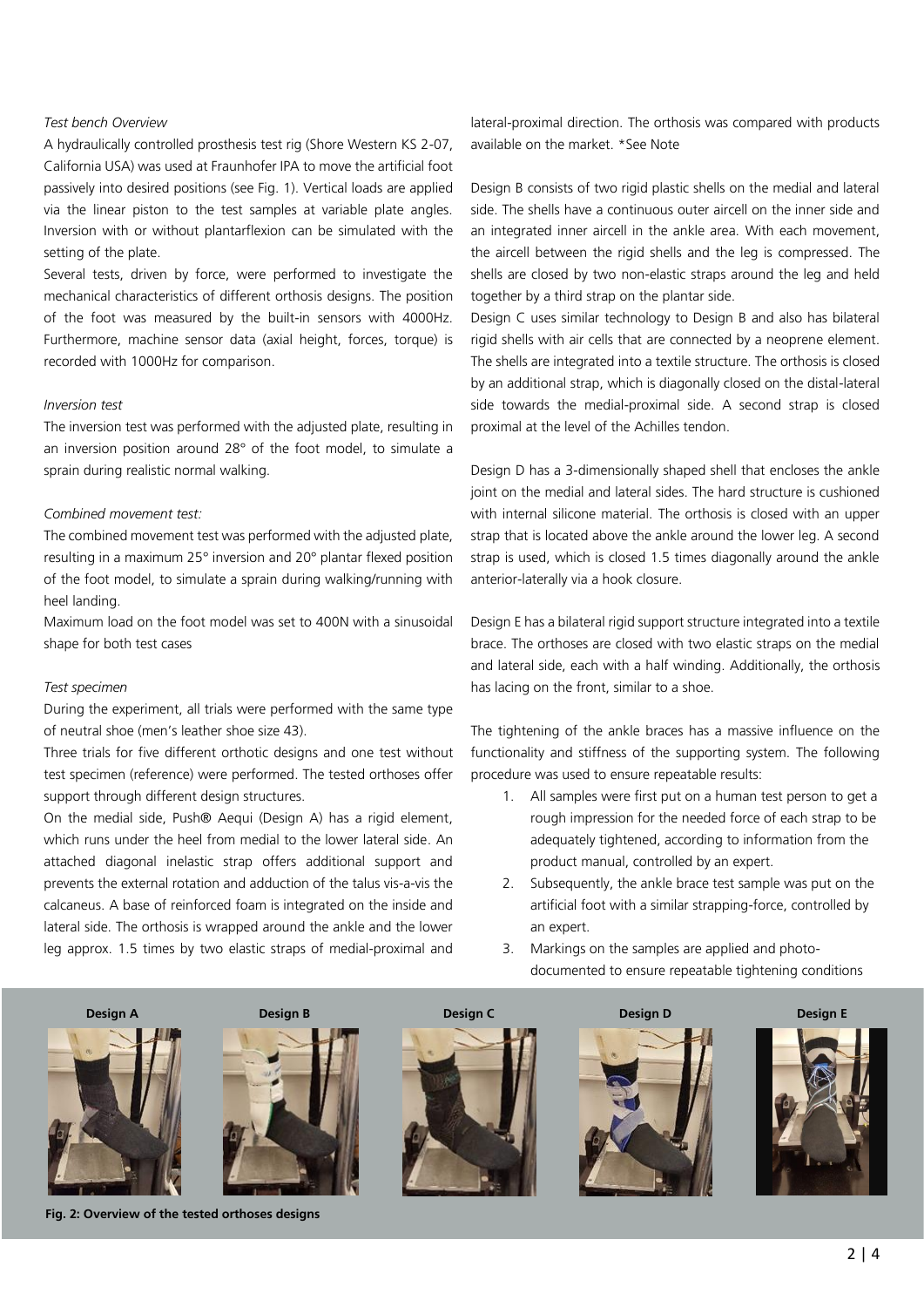## **Results**

For each test sample, three measurements were carried out. Fig. 2 shows the mean graphs of these three test series for the inversion movement test. All tested samples showed clear differences (compare



**Fig.2: Results of dynamic inversion ankle brace test (mean graphs, n=3)**

table in Tab.1) in the range of motion (from 3.02° to 19.31°) compared to the reference without orthosis (28.40°).

Design E allows movement up to 19.31° (0.40° SD) due to the structural design and lacing in the front part.

Design A (Push® Aequi) shows the highest stability effect for inversion movements with 3.02° (0.40 SD). Design B indicates a high degree of stability due to its stable construction. Due to the rigid shape of the separate elements, the foot still has the possibility to move within the system (17.05° | 0.05 SD).





Due to a loose ankle joint of the artificial foot, a backswing was observed during the measurement without orthosis. This can be explained by the missing support function without orthosis. For all samples, the starting position differs from the end position after the foot has been unloaded. Therefore, the foot is returned to its neutral position automatically by the actuator before starting each trial.

Mean graphs for the combined movement test (inversion & plantarflexion) are plotted in [Fig. 3.](#page-2-0) Upper graphs represent movements in the talocrural joint (plantarflexion) and lower graphs correspond to the subtalar joint (inversion). Results without orthosis



<span id="page-2-0"></span>**Fig. 3: Results of dynamic combined movement (inversion & plantarflexion) brace test (mean graphs, n=3)**

show a maximum of 16.60° (0.13 SD) in plantarflexion and a maximum of 24.97° (0.98 SD) in inversion. In comparison to the inversion test, the tested braces showed a similar tendency in the combined test. Only Design D showed different behavior in the combination test. The diagonal orientation of the rigid shells supports the foot especially in the combined movement.



**Tab. 2: Max. inversion & plantarflexion angle (°) - mean (n=3 trials)**

In plantarflexion, all tested orthoses are within a range of about 4.69° close to each other (from 11.34° to 16.03°) compared to the test without orthosis (16.60° | 0.98 SD).

There are clear differences (up to 14.83°) in the inversion direction. Design A showed the highest stability in inversion with 0.79° (0.33 SD) and allows almost no movement in this direction. Design E allows the most inversion and moves up to a position of 15.62° (0.56 SD).

It has to be noted, that the results of the combined movement test should not be used to conclude isolated plantarflexion mobility. Separate tests are required to investigate pure plantarflexion, e.g. when walking.